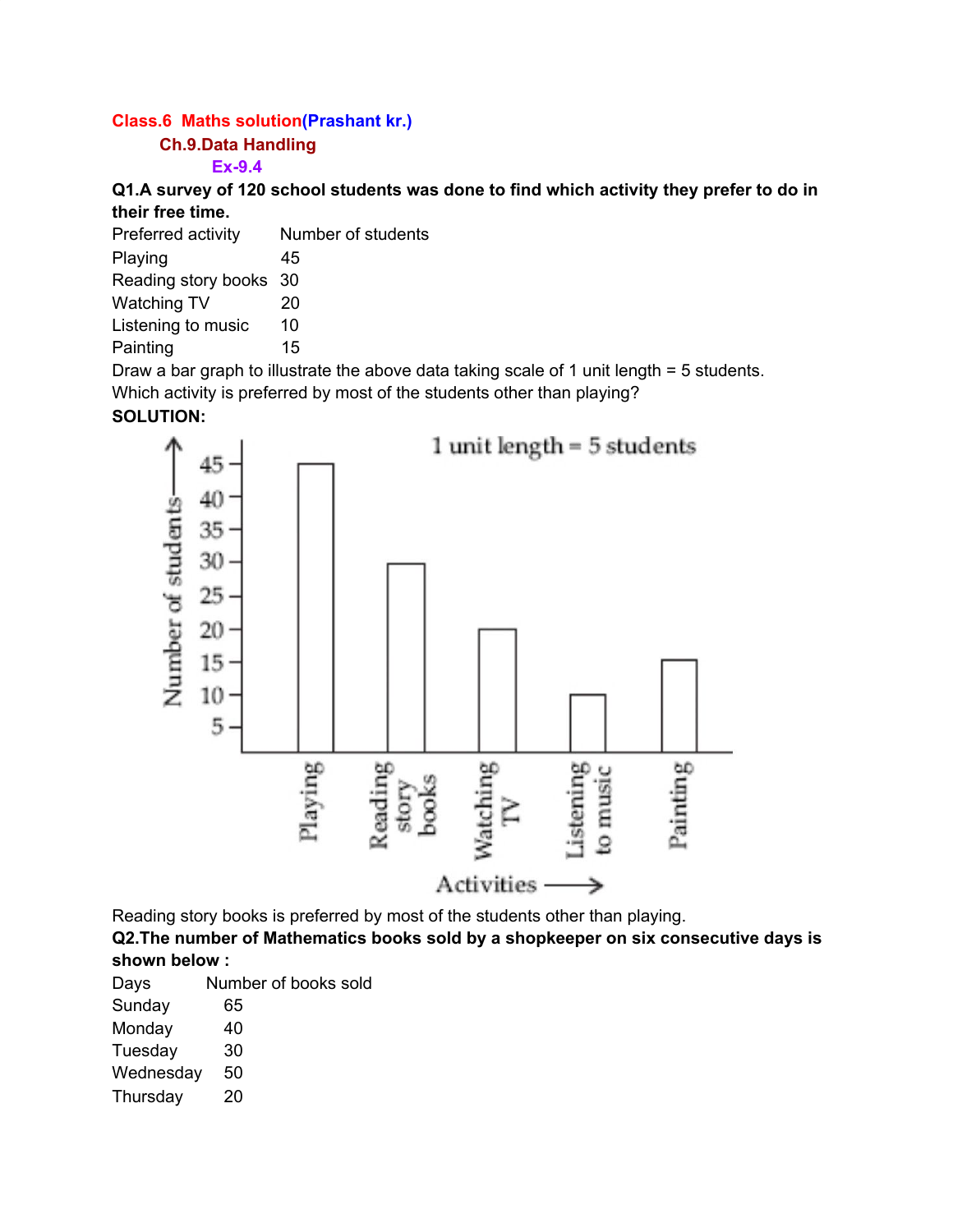Friday. 70

Draw a bar graph to represent the above information choosing the scale of your choice. **SOLUTION:**



**Q3.Following table shows the number of bicycles manufactured in a factory during the years 1998 to 2002. Illustrate this data using a bar graph. Choose a scale of your choice.**

Years Number of bicycles manufactured

1998 800

1999 600

2000 900

2001 1100

2002 1200

(A) In which year were the maximum number of bicycles manufactured?

(B) In which year were the minimum number of bicycles manufactured?

**SOLUTION:**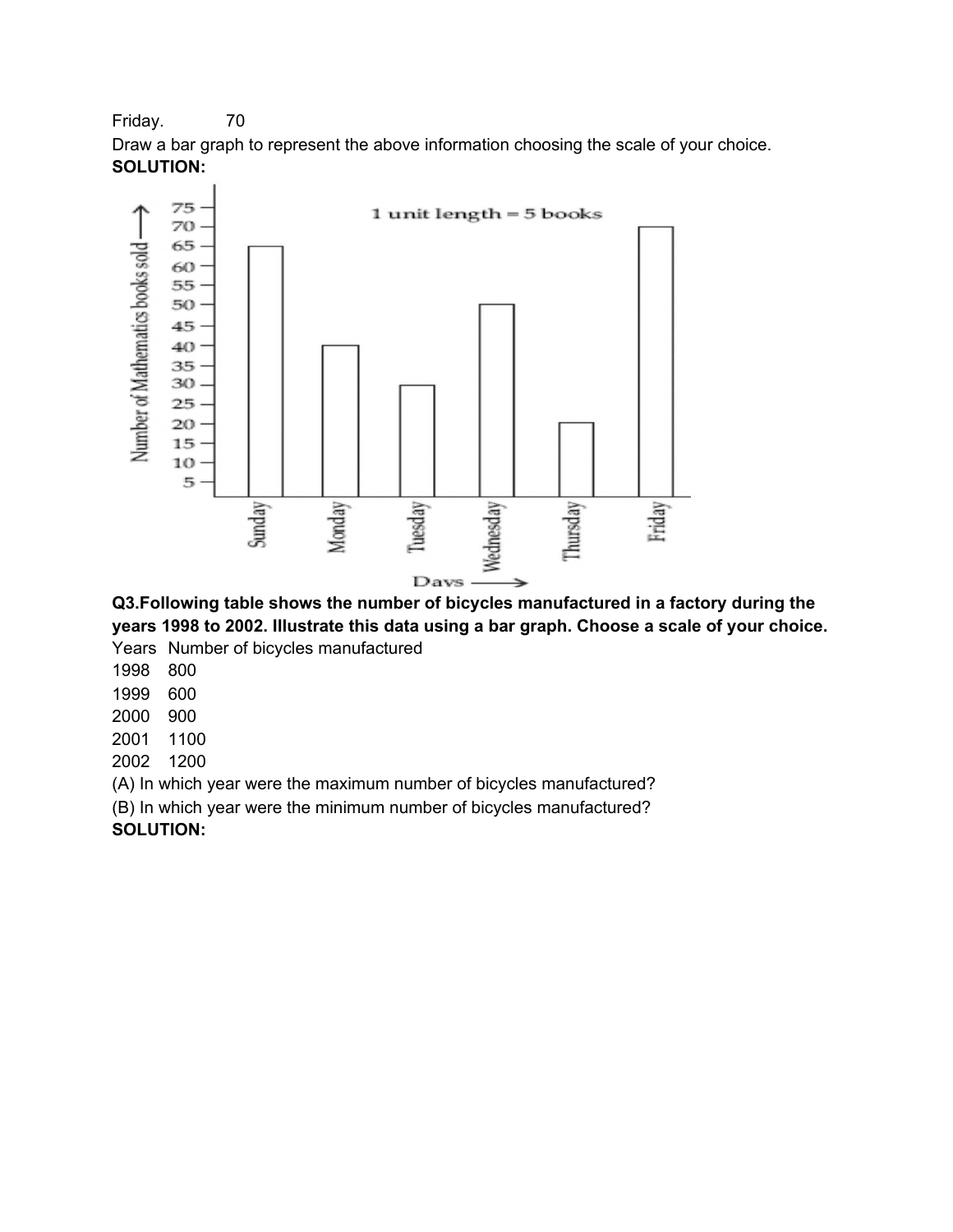

(A) In 2002, the maximum number of bicycles were manufactured.

(B) In 1999, the minimum number of bicycles were manufactured.

### **Q4.Number of persons in various age groups in a town is given in the following table.**

Age group. Number of persons

| 2 lakhs |
|---------|
|         |

- 15-29 1 lakh 60 thousands
- 30-44. 1lakh 20 thousands
- 45-59 1lakh 20 thousands
- 60-74 80 thousands
- 75 and above 40 thousands

Draw a bar graph to represent the above information and answer the following questions. (take 1 unit length = 20 thousands)

(A) Which two age groups have same population?

(B) All persons in the age group of 60 and above are called senior citizens. How many senior citizens are there in the town?

## **SOLUTION:**



(A) Age groups  $30 - 44$  and  $45 - 59$  have same population.